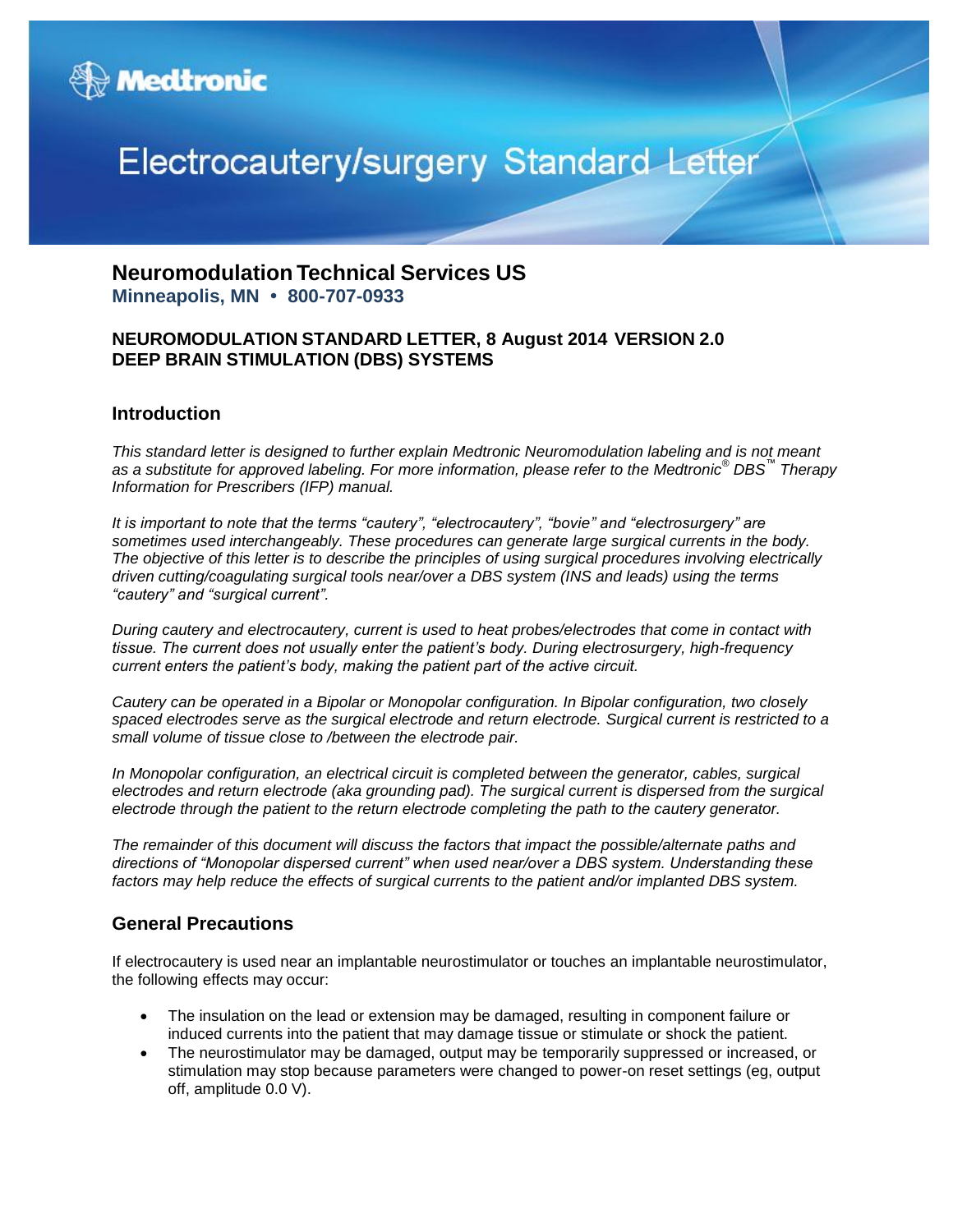#### **Background**

Neurostimulator Electrical Protection and DBS Conductive Path

When used on a patient with an implanted DBS system, high-energy electrical signals may damage the neurostimulator or interfere with DBS system operation.

## **ELECTRICAL PATH**

A neurostimulator typically has over voltage protection mechanisms to reduce the damaging effects of high-energy electrical signals that may appear across the electronic circuits of the neurostimulator. (Figure 1). During any high-energy exposure, the protection devices act as "surge protectors" that limit the voltage level.



**Figure 1: Illustration of the over voltage protection mechanisms that protect sensitive electronic circuits in the neurostimulator. Note that the DBS conductive path (consisting of the neurostimulator's metallic case, protection devices, leads, and extensions) is still connected when the system is programmed to the OFF state; consequently, cautery signals can flow through it.**

When exposure to high-energy electrical signals occurs, the neurostimulator's metallic case routes the high-energy current through the protection devices, around the electronic circuits, and directly to the implanted DBS leads (Figure 2). Bypassing the electronic circuits will make the neurostimulator's metallic case, protection devices, leads, and extensions appear as a conductive path (DBS conductive path) in parallel to existing conductive body tissue. High-energy current that tries to flow in the direction of the DBS conductive path will divide itself according to the relative resistance of the DBS conductive path and body tissue path as it flows to the cautery grounding pad.

Even when the neurostimulator is programmed to an OFF state and stops generating stimulation pulses, the lead and extension are still connected to the neurostimulator's metallic case via the protection devices and will continue to act as a conductive pathway for surgical current.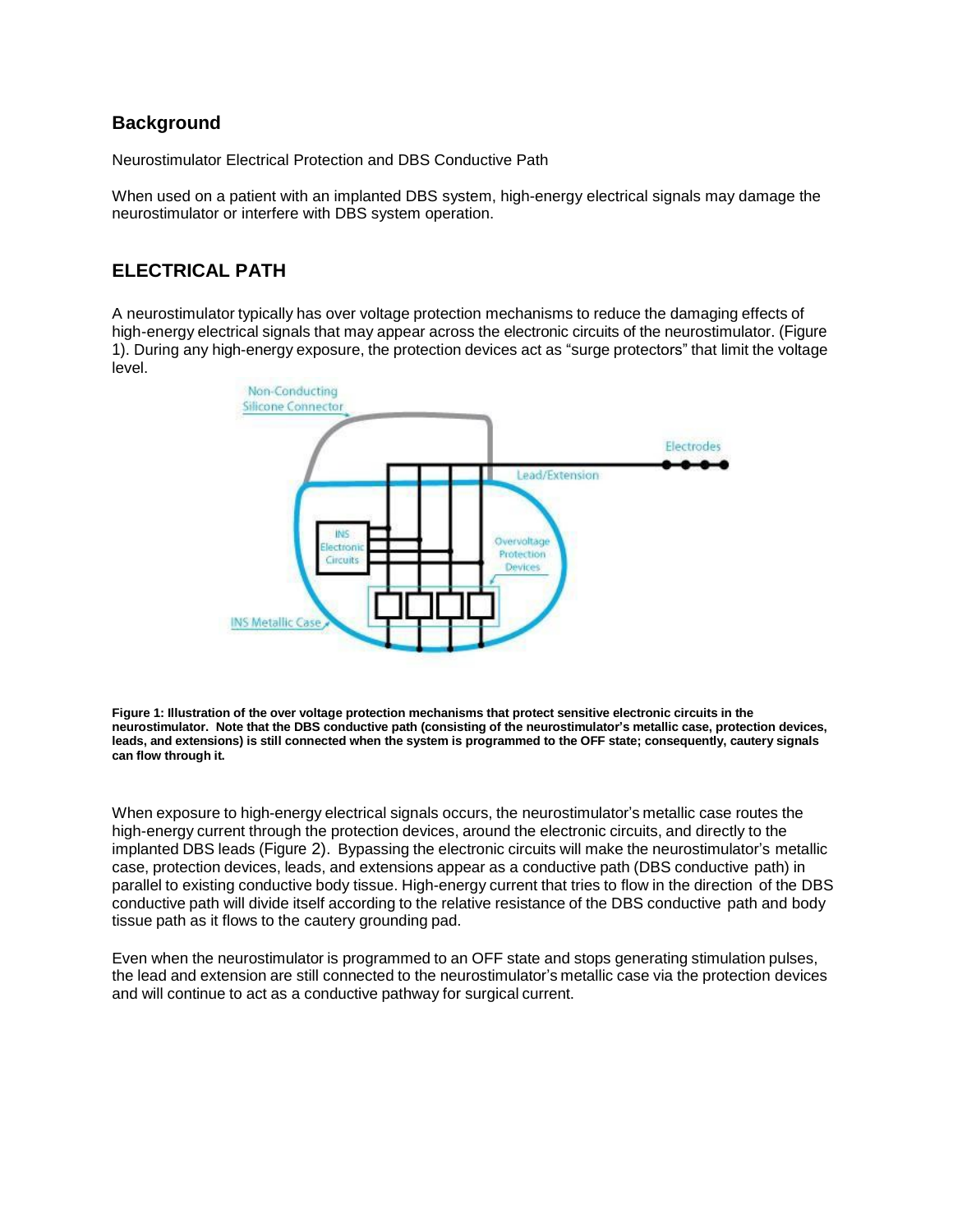

**Grounding Pad/Return Electrode** 

**Figure 2: Current flows through both the conductive body tissue path and DBS conductive path. This current will divide** itself according to the relative resistance of the DBS conductive path and body tissue path as it flows to the cautery grounding pad. (For illustration purposes only to explain the general concept of an implanted system in the body and not **representative of a typical DBS system routing.)**

## **PROGRAMMING AND USE CONSIDERATIONS**

Before using cautery, turn off the neurostimulator. Turning the neurostimulator OFF reduces the possibility of compounding cautery voltage generated by the procedure on the programmed therapy voltage. Programming the neurostimulator to 0V, for models with an activated magnetic reed switch, reduces the possibility of compounding the cautery voltage in the event that a neurostimulator (e.g., Medtronic Soletra) inadvertently returns to the ON state.

The decision to program a patient's neurostimulator to the OFF state in order to perform medical diagnostic or therapeutic procedures should be carefully considered based on the patient's underlying medical condition. Consultation with the appropriate medical professionals (prescribing and implanting clinicians) is suggested.

| Device type | <b>Considerations for electrocautery</b>                                                                |
|-------------|---------------------------------------------------------------------------------------------------------|
| Soletra     | $\bullet$ Set amplitude to 0.0 V<br>Turn off neurostimulator<br>$\blacksquare$                          |
| Kinetra     | Set amplitude to 0.0 V<br>٠<br>Disable magnet switch<br>٠<br>Turn off neurostimulator<br>$\blacksquare$ |
| Activa PC   | Turn off neurostimulator<br>٠                                                                           |
| Activa RC   | Turn off neurostimulator                                                                                |
| Activa SC   | Turn off neurostimulator                                                                                |

Before the procedure, the following considerations are suggested: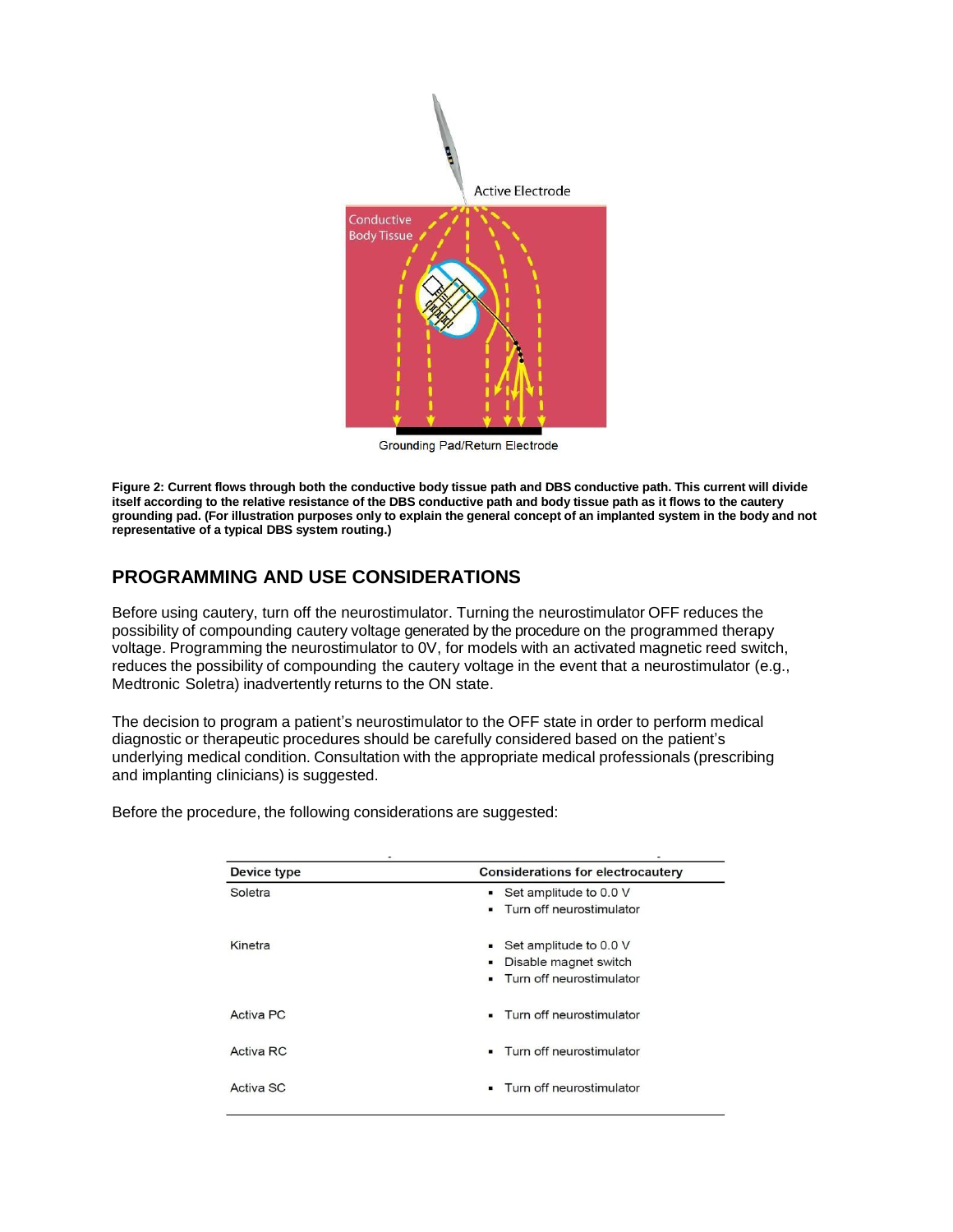During the procedure the following considerations are suggested:

- Use the minimum cautery power settings.
- Use short, intermittent, and irregular bursts.

## **CAUTERY BIPOLAR AND MONOPOLAR CONFIGURATIONS**

#### **Bipolar Configuration**

If possible, use only a bipolar configuration, which has a definite, confined current path that allows better control of the current and reduces the area for potential interference (Figure 3).



**Figure 3: Illustration of a bipolar configuration with a definite, confined current path. A bipolar configuration allows better control of current and reduces the area susceptible to potential interference. An implanted DBS system is illustrated for reference.**

## **Unipolar/Monopolar Configuration**

Please see the following guidelines if a unipolar configuration is necessary:

 Do not use full-length operating room table grounding pads. Instead, use a nonconductive table pad (Figure 4).



**Figure 4: Illustration of a typical unipolar configuration. An implanted DBS system is illustrated for reference.**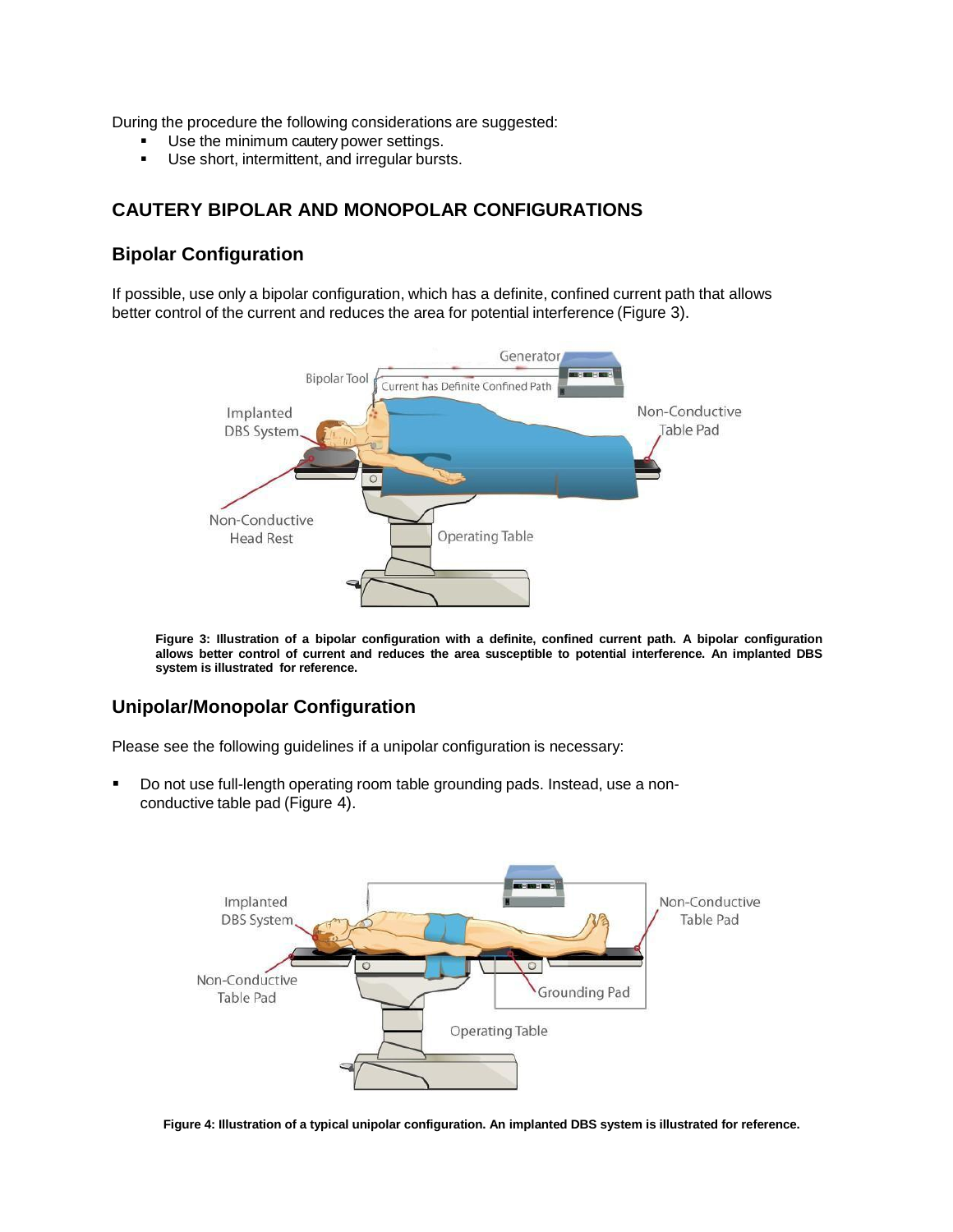- Keep the neurostimulator and lead out of the conductive path of the electrocautery/surgery system.
- Use only a low-voltage mode and the lowest possible power setting.
- Pay careful attention to the placement of the electrocautery/surgery grounding pad (also known as the indifferent electrode, electrical grounding pad/plate, or return electrode) with respect to the neurostimulator. Figure 5 is an example of sub-optimal grounding pad placement.



**Figure 5: Illustration of sub-optimal placement of a grounding pad in a unipolar configuration. This placement could result in current intersecting with portions of the DBS conductive path. Sub-optimal grounding pad placement also creates the possibility that the current may flow through the DBS conductive path in the event the patient's head becomes grounded. An implanted DBS system is illustrated for reference.**

 Place the grounding pad so that the current path between the pad and active electrode of the electrocautery/surgery system is as far away as possible from the DBS conductive path (neurostimulator, lead, and extension). (Figure 6)



**Figure 6: Illustration of grounding pad placement so that the electrocautery/surgery current is drawn away from the DBS conductive path. An implanted DBS system is illustrated for reference.**

 Electrodes used for physiological signal monitoring (e.g., EEG, EMG, ECG) should be as large as convenient and placed as far as possible from the active electrode of the electrocautery/surgery system.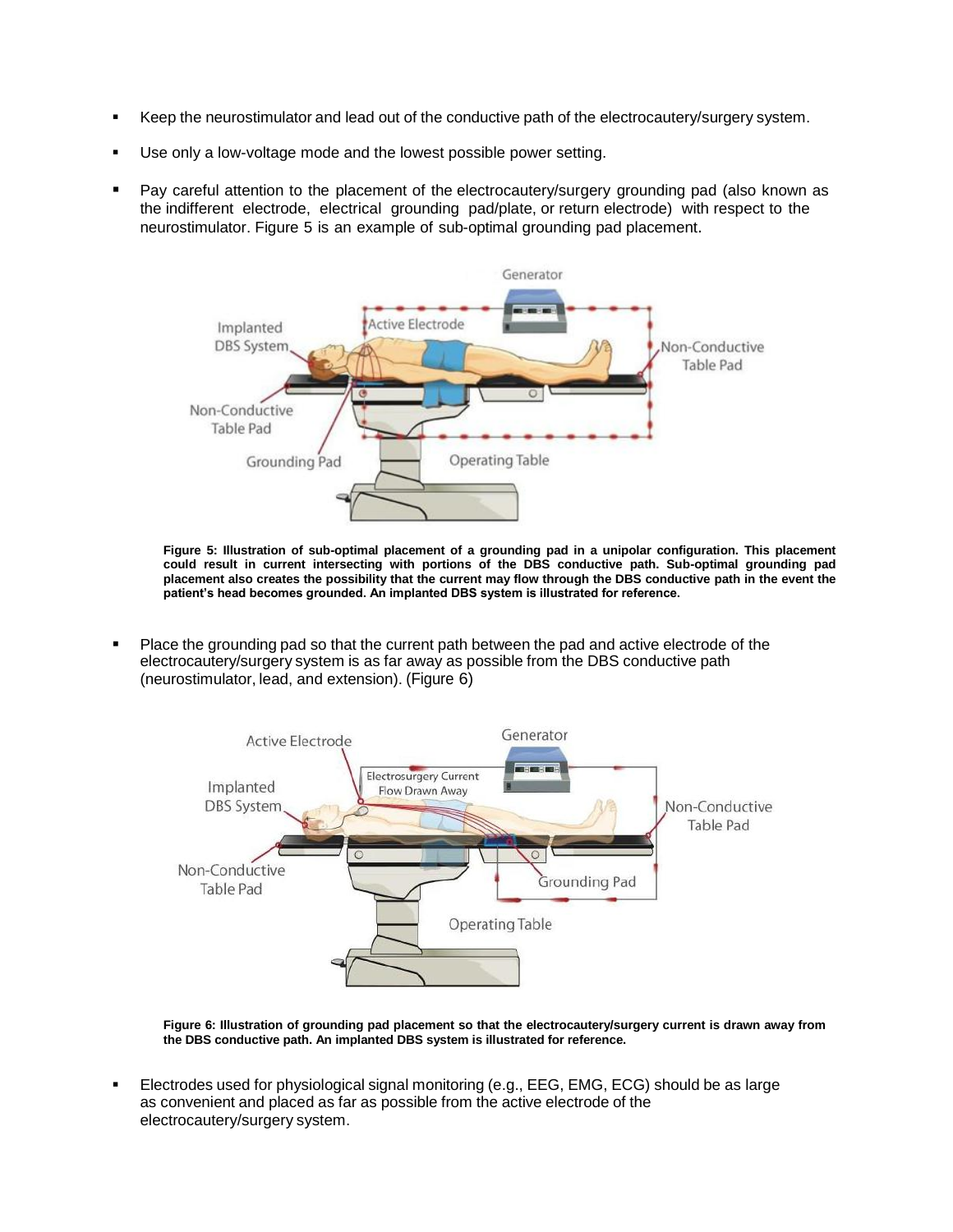- Disconnect any cable connecting the lead or extension to a screener or external neurostimulator.
- Check to see that the patient is not in contact with metal parts of the operating room table (unless required) or with operating room appliances such as an IV pole or instrument tray. (Figure 7) If feasible, place a non-conducting surface between the patient's skin and any metal on the operating table.



**Figure 7: Shaded ovals indicate some of the possible paths of the electrocautery/surgery current flow. These areas may lead to local heating. More importantly, the current can flow through the DBS conductive path, increasing the risk for neurostimulator damage and/or patient injury.**

## **AFTER THE PROCEDURE**

After the procedure, the patient may use the patient programmer to turn the Neurostimulator back on. Confirm that the neurostimulator is functioning as intended. Direct the patient to contact his or her managing health care provider with any questions or concerns following the procedure.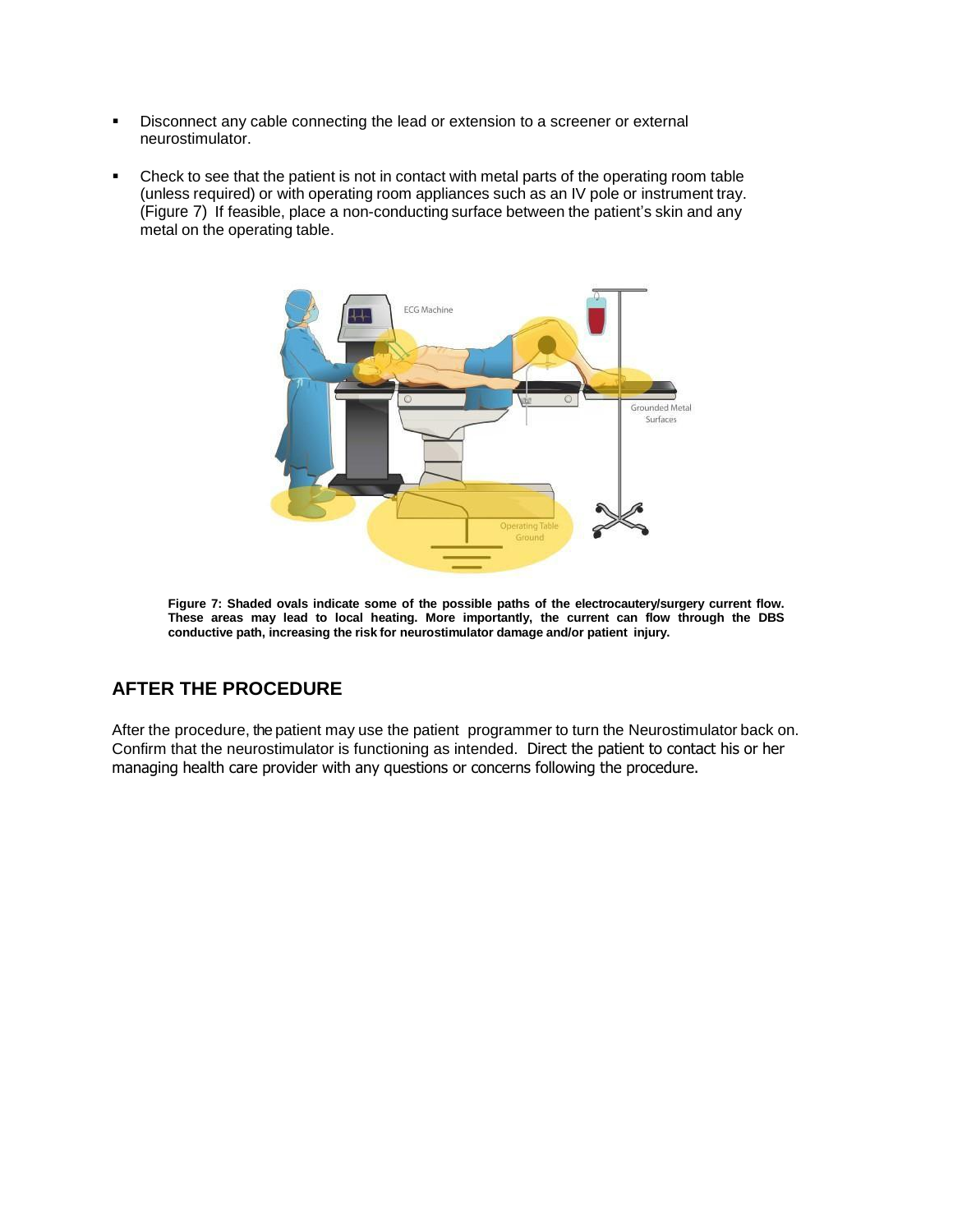#### **Brief Summary Disclosure: Medtronic DBS Therapy for Parkinson's Disease, Tremor and Dystonia**

#### **Medtronic DBS Therapy for Parkinson's Disease, Tremor, and Dystonia: Product technical manual must be reviewed prior to use for detailed disclosure.**

#### **Indications:**

**Medtronic DBS Therapy for Parkinson's Disease:** Bilateral stimulation of the internal globus pallidus (GPi) or the subthalamic nucleus (STN) using Medtronic DBS Therapy for Parkinson's Disease is indicated for adjunctive therapy in reducing some of the symptoms of advanced, levodopa-responsive Parkinson's disease that are not adequately controlled with medication.

**Medtronic DBS Therapy for Tremor:** Unilateral thalamic stimulation using Medtronic DBS Therapy for Tremor is indicated for the suppression of tremor in the upper extremity. The system is intended for use in patients who are diagnosed with Essential Tremor or Parkinsonian tremor not adequately controlled by medications and where the tremor constitutes a significant functional disability. The safety or effectiveness of this therapy has not been established for bilateral stimulation.

**Medtronic DBS Therapy for Dystonia:** Unilateral or bilateral stimulation of the internal globus pallidus (GPi) or the subthalamic nucleus (STN) using Medtronic DBS Therapy for Dystonia is indicated as an aid in the management of chronic, intractable (drug refractory) primary dystonia, including generalized and segmental dystonia, hemidystonia, and cervical dystonia (torticollis), for individuals 7 years of age and older.

**Contraindications:** Contraindications include patients who will be exposed to MRI using a full body transmit radio-frequency (RF) coil, a receive-only head coil, or a head transmit coil that extends over the chest area, patients who are unable to properly operate the neurostimulator, or for Parkinson's disease and Essential Tremor, patients for whom test stimulation is unsuccessful. Also, diathermy (e.g., shortwave diathermy, microwave diathermy or therapeutic ultrasound diathermy) is contraindicated because diathermy's energy can be transferred through the implanted system (or any of the separate implanted components), which can cause neurostimulation system or tissue damage and can result in severe injury or death. Transcranial Magnetic Stimulation (TMS) is contraindicated for patients with an implanted DBS System.

**Warnings/ Precautions/Adverse Events:** There is a potential risk of tissue damage using stimulation parameter settings of high amplitudes and wide pulse widths. Extreme care should be used with lead implantation in patients with a heightened risk of intracranial hemorrhage. The lead-extension connector should not be placed in the soft tissues of the neck due to an increased incidence of lead fracture. Theft detectors and security screening devices may cause stimulation to switch ON or OFF, and may cause some patients to experience a momentary increase in perceived stimulation. Although some MRI procedures can be performed safely with an implanted DBS System, clinicians should carefully weigh the decision to use MRI in patients with an implanted DBS System. MRI can cause induced voltages in the neurostimulator and/or lead possibly causing uncomfortable, jolting, or shocking levels of stimulation.

The DBS System may be affected by or adversely affect medical equipment such as cardiac pacemakers or therapies, cardioverter/ defibrillators, external defibrillators, ultrasonic equipment, electrocautery, or radiation therapy. Safety and effectiveness has not been established for patients with neurological disease other than Parkinson's disease or Essential Tremor, previous surgical ablation procedures, dementia, coagulopathies, or moderate to severe depression; patients who are pregnant; patients under 18 years; and patients over 80 years of age for Medtronic DBS Therapy for Tremor. For patients with Dystonia, age of implant is suggested to be that at which brain growth is approximately 90% complete or above. Depression, suicidal ideations and suicide have been reported in patients receiving Medtronic DBS Therapy for Movement Disorders, although no direct cause and effect relationship has been established.

Abrupt cessation of stimulation should be avoided as it may cause a return of disease symptoms, in some cases with intensity greater than was experienced prior to system implant ("rebound" effect). Adverse events related to the therapy, device, or procedure can include: stimulation not effective, cognitive disorders, pain, dyskinesia, dystonia, speech disorders including dysarthria, infection, paresthesia, intracranial hemorrhage, electromagnetic interference, cardiovascular events, visual disturbances, sensory disturbances, device migration, paresis/asthenia, abnormal gait, incoordination, headaches, lead repositioning, thinking abnormal, device explant, hemiplegia, lead fracture, seizures,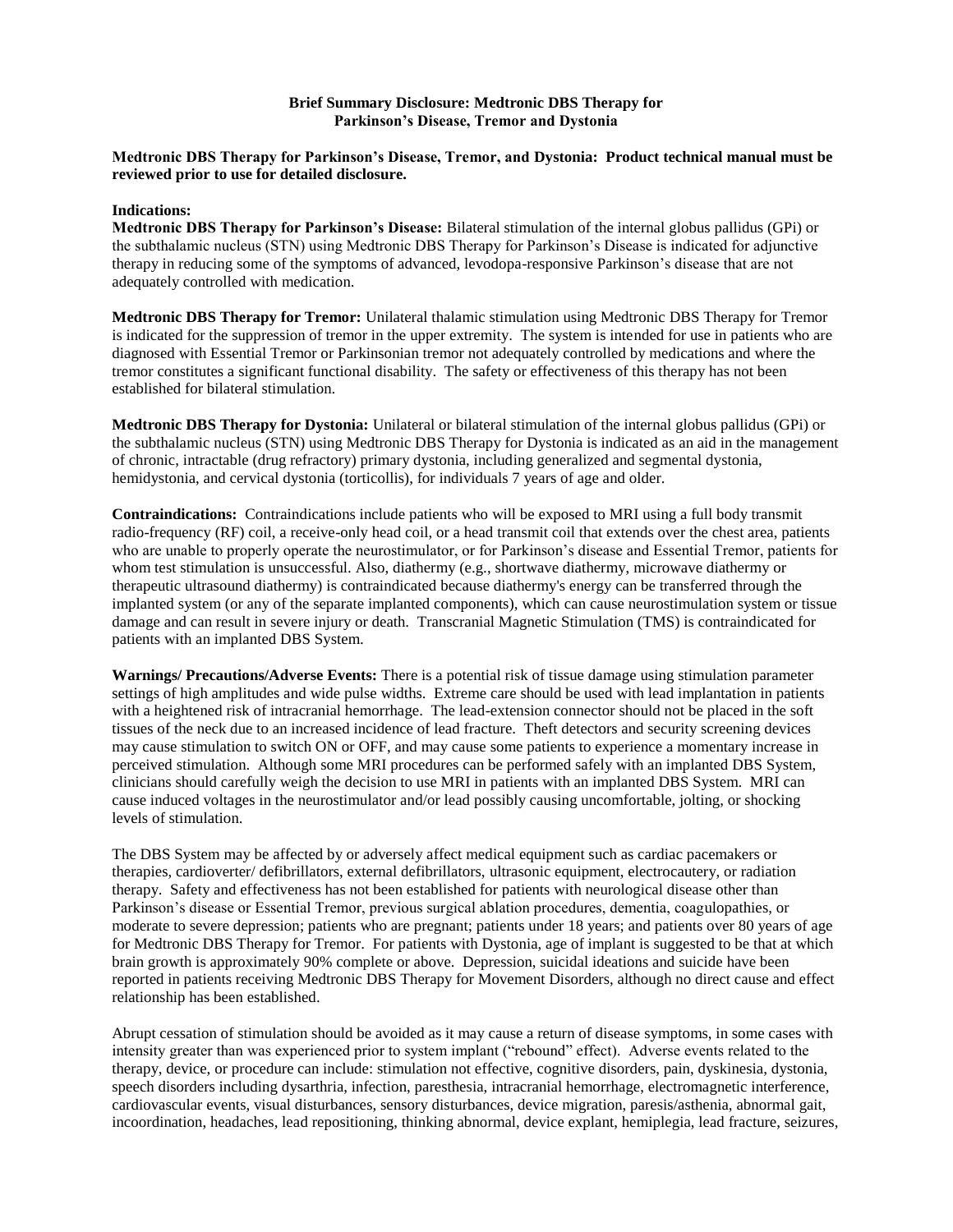respiratory events, and shocking or jolting stimulation. Patients using a rechargeable neurostimulator for Parkinson's Control Therapy or Tremor Control Therapy should check for skin irritation or redness near the neurostimulator during or after recharging, and contact their physician if symptoms persist.

**Humanitarian Device (Dystonia):** Authorized by Federal Law for the use as an aid in the management of chronic, intractable (drug refractory) primary dystonia, including generalized and segmental dystonia, hemidystonia, and cervical dystonia (torticollis), for individuals 7 years of age and older. The effectiveness of this device for this use has not been demonstrated.

USA Rx only Rev1013

#### **Brief Disclosure – Reclaim® DBS Therapy for OCD**

#### **Medtronic Reclaim® DBS Therapy for Obsessive-Compulsive Disorder: Product labeling must be reviewed prior to use for detailed disclosure of risks.**

**Indications:** The Medtronic Reclaim DBS Therapy is indicated for bilateral stimulation of the anterior limb of the internal capsule, AIC, as an adjunct to medications and as an alternative to anterior capsulotomy for treatment of chronic, severe, treatment-resistant obsessive-compulsive disorder (OCD) in adult patients who have failed at least three selective serotonin reuptake inhibitors (SSRIs).

**Contraindications:** Contraindications include patients who will be exposed to MRI using a full body transmit radio-frequency (RF) coil, a receive-only head coil, or a head transmit coil that extends over the chest area, and for patients who are unable to properly operate the neurostimulator. Also, diathermy (e.g., shortwave diathermy, microwave diathermy or therapeutic ultrasound diathermy) is contraindicated because diathermy's energy can be transferred through the implanted system (or any of the separate implanted components), which can cause tissue damage and can result in severe injury or death. Diathermy can damage parts of the neurostimulation system. Transcranial Magnetic Stimulation (TMS) is contraindicated for patients with an implanted DBS System.

#### **Warnings/precautions/adverse events:**

Electroconvulsive Therapy (ECT) – The safety of ECT in patients who have an implanted deep brain stimulation (DBS) system has not been established. Induced electrical currents may interfere with the intended stimulation or damage the neurostimulation system components resulting in loss of therapeutic effect, clinically significant undesirable stimulation effects, additional surgery for system explantation and replacement, or neurological injury.

There is a potential risk of tissue damage using stimulation parameter settings of high amplitudes and wide pulse widths. Extreme care should be used with lead implantation in patients with a heightened risk of intracranial hemorrhage. Do not place the lead-extension connector in the soft tissues of the neck. Placement in this location has been associated with an increased incidence of lead fracture. Theft detectors and security screening devices may cause stimulation to switch ON or OFF, and may cause some patients to experience a momentary increase in perceived stimulation. Severe burns could result if the neurostimulator case is ruptured or pierced. The safety of somatic psychiatric therapies using equipment that generates electromagnetic interference (e.g., vagus nerve stimulation) has not been established. The Reclaim DBS System may be affected by or adversely affect medical equipment such as cardiac pacemakers or therapies, cardioverter/ defibrillators, external defibrillators, ultrasonic equipment, electrocautery, or radiation therapy. Patients should be monitored for at least 30 minutes after a programming session, for side effects, including: autonomic effects (e.g., facial flushing, facial muscle contractions, or increased heart rate), hypomania, increased disease symptoms, sensations such as tingling, smell, or taste. In addition, during treatment, patients should be monitored closely for increased depression, anxiety, suicidality, and worsening of obsessive-compulsive symptoms. The safety and probable benefit of this therapy has not been established for patients with: Tourette's syndrome, OCD with a subclassification of hoarding, previous surgical ablation (e.g., capsulotomy), dementia, coagulopathies or who are on anticoagulant therapy, neurological disorders, and other serious medical illness including cardiovascular disease, renal or hepatic failure, and diabetes mellitus. In addition, the safety and probable benefit has not been established for these patients: those whose diagnosis of OCD is documented to be less than 5 years duration or whose YBOCS score is less then 30, who have not completed a minimum of 3 adequate trials of first and/or second line medications with augmentation, who have not attempted to complete an adequate trial of cognitive behavior therapy (CBT), who are pregnant, under the age of 18 years, and who do not have comorbid depression and anxiety. Physicians should carefully consider the potential risks of implanting the Reclaim DBS System in patients with comorbid psychiatric disorders (e.g., bipolar, body dysmorphic, psychotic) as the Reclaim DBS System may aggravate the symptoms. Additionally, the abrupt